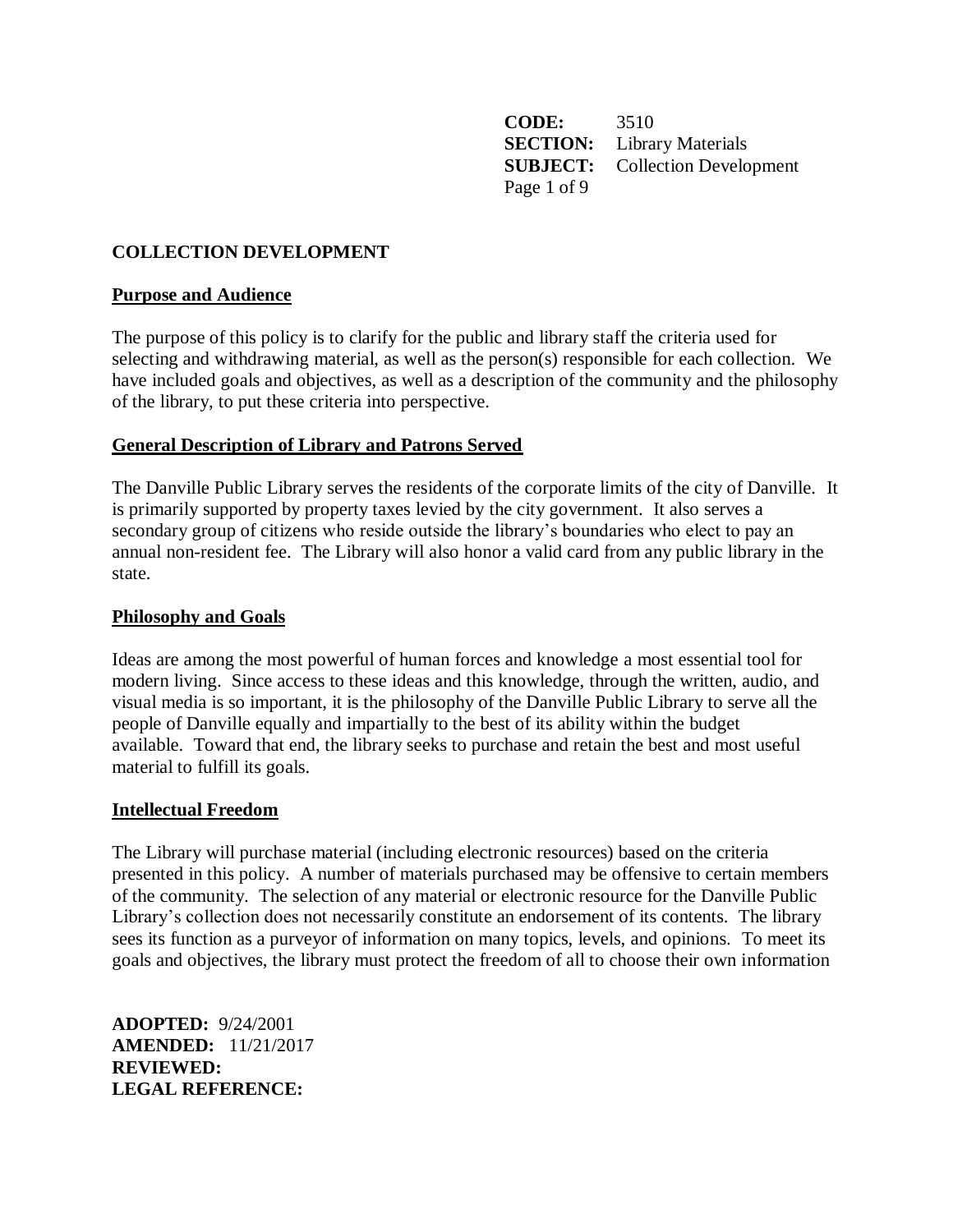**CODE:** 3510 **SECTION:** Library Materials **SUBJECT:** Collection Development Page 2 of 9

and the form in which it is presented. To that end, the library adheres to the American Library Associations' "Library Bill of Rights" and its "Interpretations of the Library Bill of Rights" [\(http://www.ala.org/advocacy/intfreedom/librarybill\)](http://www.ala.org/advocacy/intfreedom/librarybill).

The library is a unique institution and is charged with being an unbiased repository of recorded expression. To that end, any attempt by a group or individual to remove items from the collection, or to add items not meeting standards set by this policy, shall be resisted by staff, librarians, and the Board. Procedures for reconsideration of material are in the procedures manual (Code 3360), and Request for Reconsideration forms are available from library staff. The Board has the legal responsibility for the collection and its protection under the First Amendment of the Bill of Rights of the United States Constitution.

# **Brief Overview of Collection**

The Danville Public Library divides its collections into adult, juvenile, and young adult print and non-print categories. The library has many subcategories within these broad collections. For example, the library has a fairly extensive collection of large print titles, and it divides adult fiction into some genre categories such as mystery, western, and science fiction.

## **Assigned Responsibilities of Staff**

Designated staff have primary responsibility for overseeing the selection, weeding and development of the various collections in the library.

- The Director of Adult Services has primary responsibility for developing adult print, reference, and archives collections and general-interest periodicals.
- The Director of Youth Services has primary responsibility for developing children's and young adult print and non-print.
- The Director of Outreach has primary responsibility for the development of the large print and nonprint collections.
- Library subscription databases, e-collections, and website links are usually the responsibility of the relevant department head; for example, the Director of Adult Services selects reference databases, while the Youth Services director selects children's databases.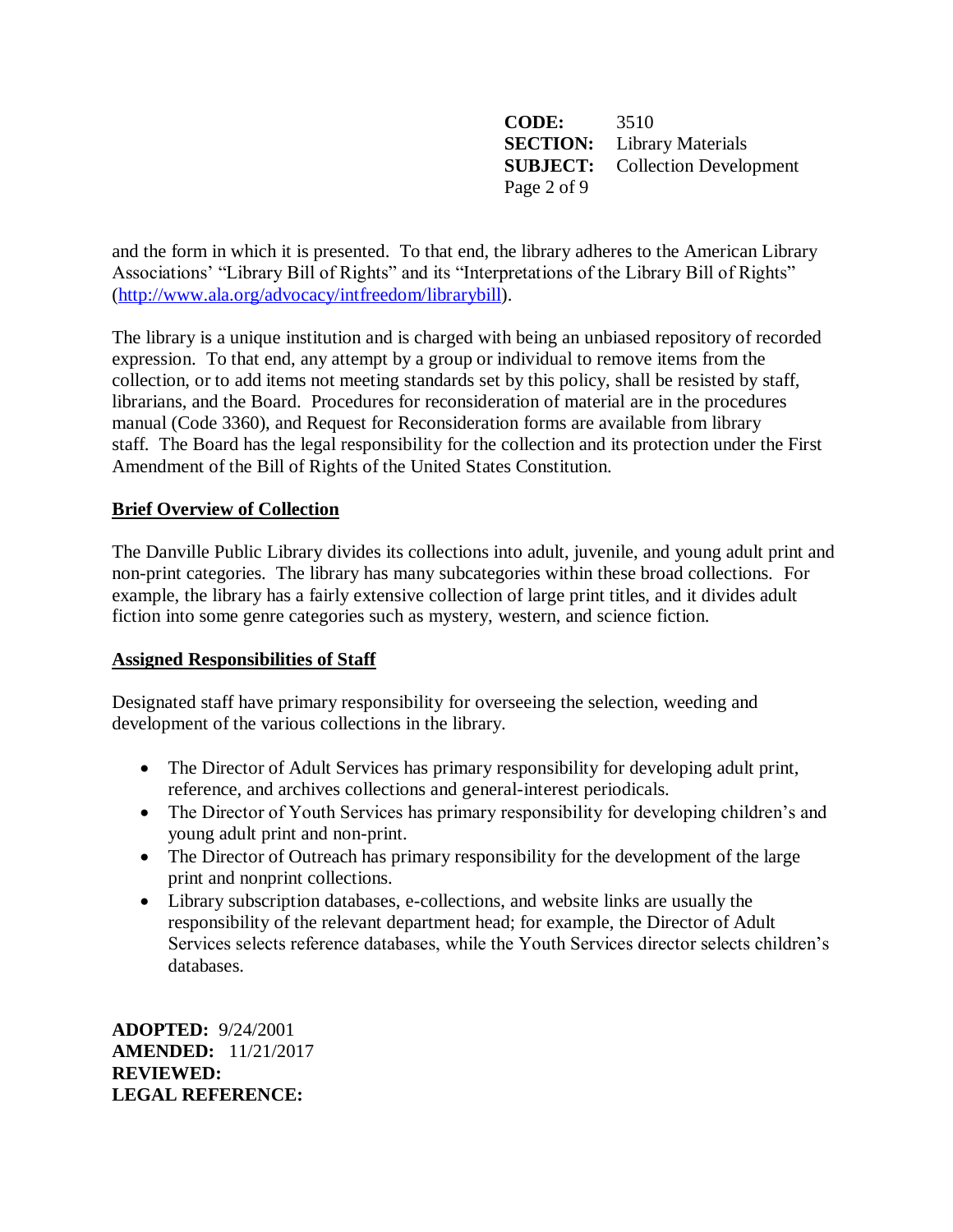**CODE:** 3510 **SECTION:** Library Materials **SUBJECT:** Collection Development Page 3 of 9

# **Selection Criteria**

Selection is a judgmental and interpretive process, involving general knowledge of the subject and its importance; familiarity with materials in the collection; awareness of the materials available on the subject; and recognition of the needs of the community. Items are selected for various reasons as outlined below, but all items selected should have a reasonable probability of being needed and used by the local community. Selection critera include:

- Relevance to interests and needs of the community
- Extent of publicity, critical review and current or anticipated demand
- Current or historical significance of the author or subject
- Local significance of the author or subject
- Relevance to the existing collection's strengths and weaknesses
- Reputation and qualifications of the author, publisher or producer, with preference generally given to titles vetted in the editing and publishing industry
- Suitability of format to library circulation and use
- Date of publication
- Price, availability and library materials budget

## **Patron Recommendations**

Patrons may request items the library does not own. Each request is reviewed for inclusion in the collection or for loan through Interlibrary Loan. Staff determine the best method for delivery of materials using the selection criteria.

## **Types of Publications and Level of Collecting**

1. Books

Books are an integral part of this library's collections. They currently make up the bulk of all collections and account for the largest portion of the materials budget.

2. Large Print Books

The library regularly purchases titles in the large print format for its visually impaired patrons. Large print is considered to be 16 point type or larger.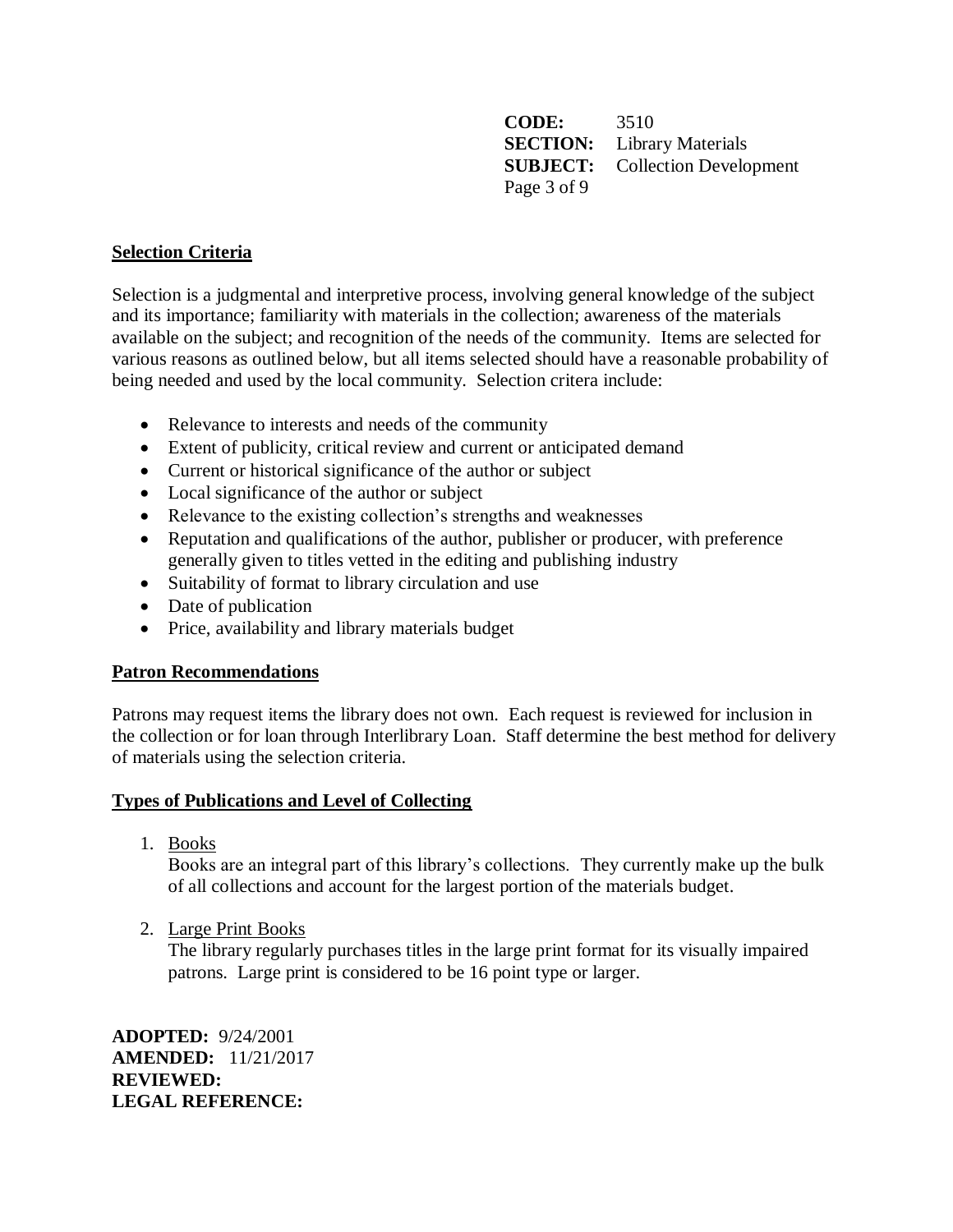**CODE:** 3510 **SECTION:** Library Materials **SUBJECT:** Collection Development Page 4 of 9

## 3. Newspapers and Periodicals

The library subscribes to newspapers from selected cities and general interest periodicals for adults and juveniles. These are meant to supplement other collections and to provide general news information.

### 4. Pamphlets

The library will attempt to collect free and inexpensive pamphlets if this is the only form in which information can be obtained. These will most generally be placed in the vertical file.

## 5. Art Works

No attempt is made to purchase or collect art in any form with the exception of art that is purchased for the purpose of being on permanent display in the library.

### 6. Textbooks

The library does not routinely purchase textbooks. They will be purchased if they are the only or the best source for information on a particular subject.

7. Musical Scores Musical scores are not collected.

#### 8. Dissertations and Theses

These are not routinely collected. They would not be purchased for the regular circulating collections, but may on occasion be acquired for the archives collection when they provide valuable information for this collection.

#### 9. Computer Software

Computer software is not collected.

#### 10. Microforms

The Adult Services department acquires microforms for the archives and reference collections. This format lends itself to storing print material in a small space. The local newspapers are on microfilm as well as vital records and local history information. Microfilming is also used to preserve fragile material and make the information available to be used by patrons.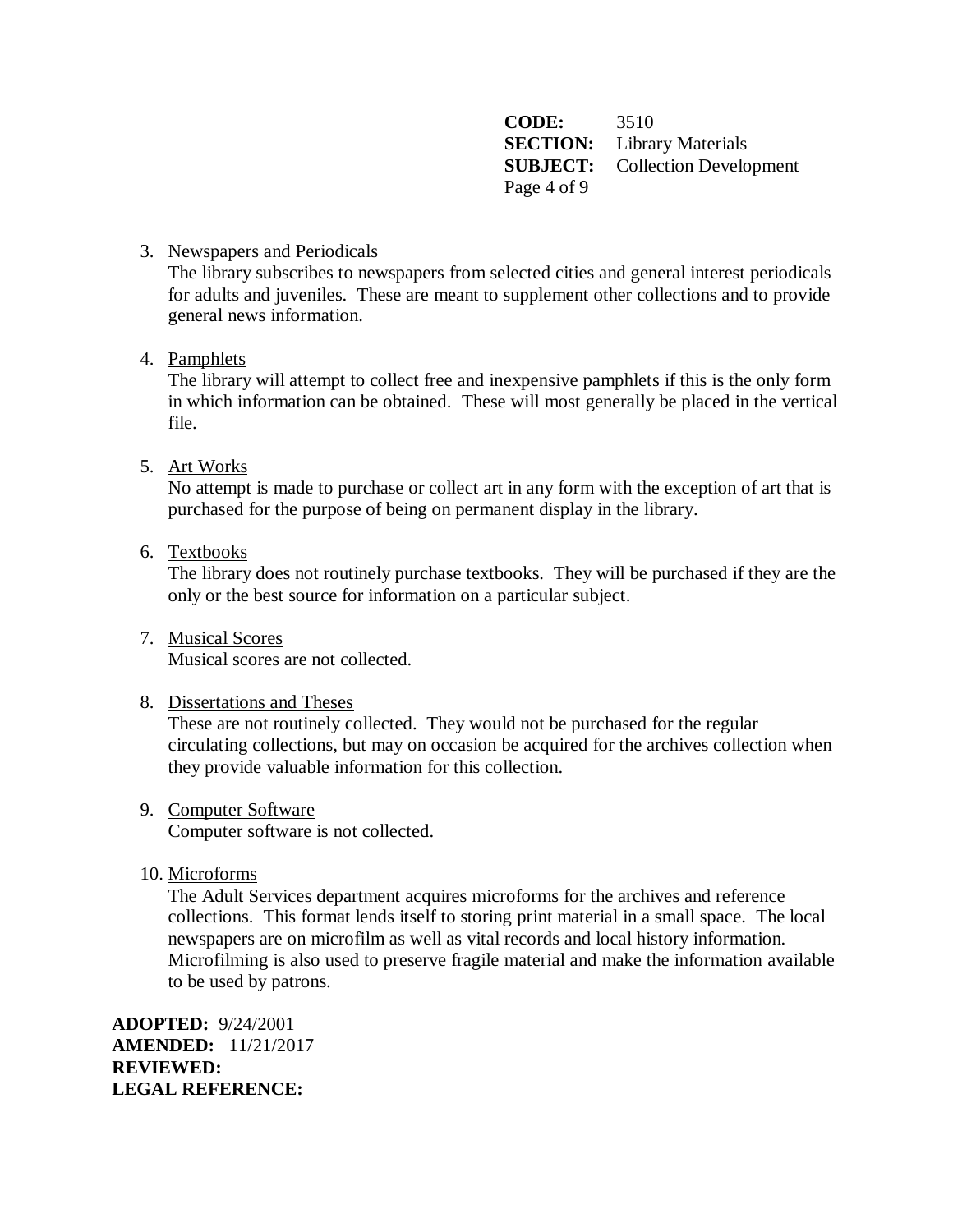**CODE:** 3510 **SECTION:** Library Materials **SUBJECT:** Collection Development Page 5 of 9

## 11. Maps

The library collects general road maps and atlases. The Adult Services department collects county and area maps and atlases of historical interest. We also maintain a set of topographical maps of the county from the US Geological Survey.

### 12. Tests

The library does not collect tests. The library will purchase study guides to various tests, such as the ACT, SAT, the GED and various Civil Service exams, as well as providing access via subscription databases.

#### 13. Video Recordings

The library purchases fiction and nonfiction DVDs and Blu-rays for all ages.

14. Compact Discs

The library collects both music and audiobooks on CDs.

15. Online Collection

The online collection represents the diverse viewpoints and interests of the entire community the library serves. The collection includes databases, eBooks and other downloadable and streaming media, and instructional programs.

#### **Collection Scope and Considerations**

#### 1. Print Fiction (adult)

The library usually purchases at least one copy of a fiction title that is listed on the *Publisher's Weekly* best seller list. The general criteria for the evaluation of works of fiction are as follows:

- a. Positive critical reviews
- b. Sustains reader interest
- c. Has vitality and originality
- d. Has artistic presentation
- e. Possesses effective characterization
- f. Has authenticity of historical or social setting
- g. Is representative of important genres, trends, or national culture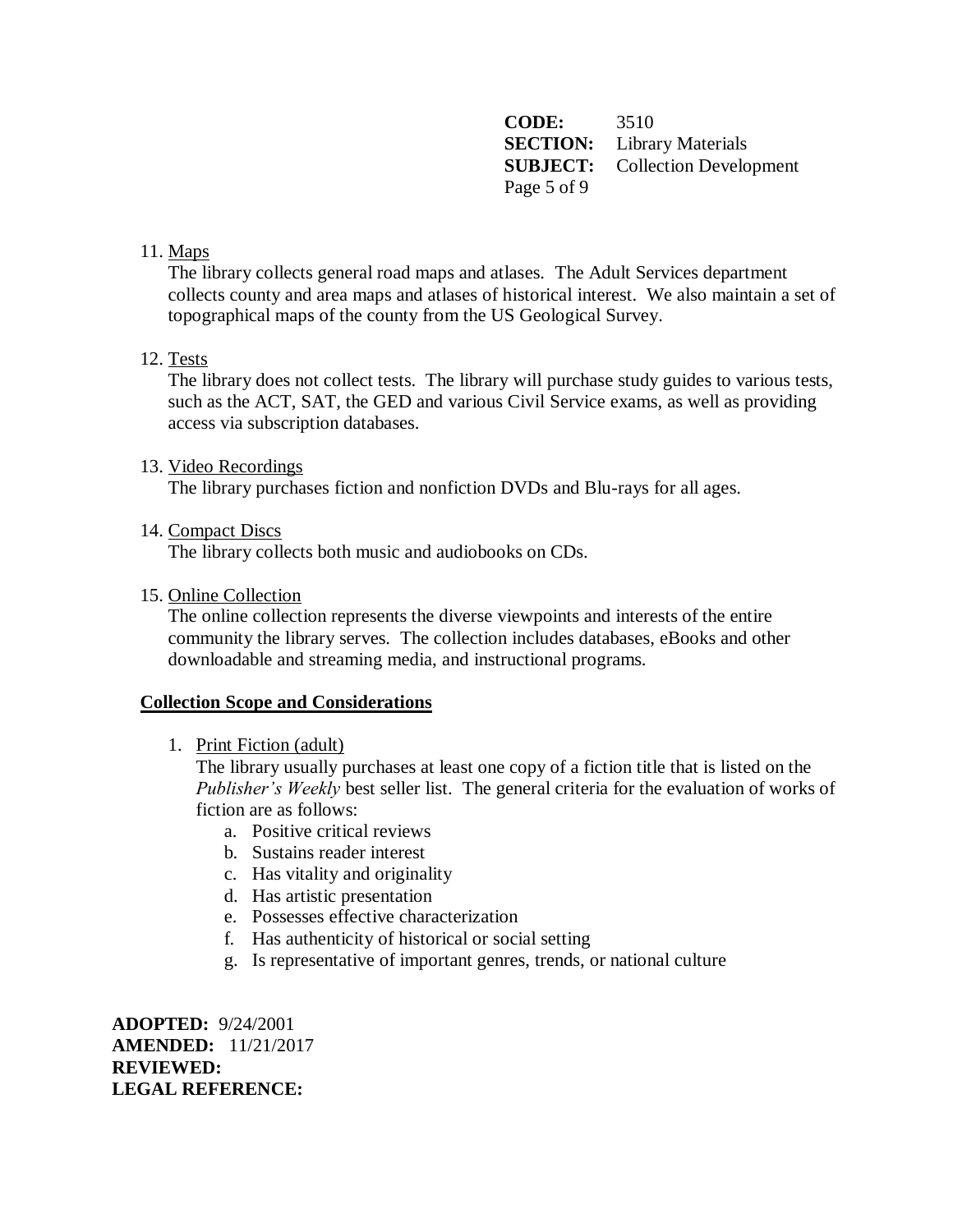**CODE:** 3510 **SECTION:** Library Materials **SUBJECT:** Collection Development Page 6 of 9

### 2. Print Nonfiction (adult)

The library usually purchases at least one copy of a nonfiction title that is listed on the *Publisher's Weekly* bestseller list. The library uses the Dewey Decimal Classification System to organize and manage its nonfiction collections:

000: Computer science, information & general works

100: Philosophy & psychology

200: Religion

300: Social sciences

400: Language

500: Science

600: Technology 700: Arts & recreation

800: Literature

900: History & geography

Some of these categories date quickly and require frequent weeding and refreshing (see *Weeding and Withdrawal* below) to allow for the most current information. These include Computers, Technology, Science, Health, and Travel. Other categories date less frequently and will be weeded less often. For retrospective collection development, classic or standard titles in each Dewey range may be added using bibliographies such as H.W. Wilson's *Public Library Core Collection: Nonfiction*.

3. Youth Materials

The objective in selecting materials for youth is to make available a well-balanced collection that meets informational, recreational, and cultural needs of children from infancy through teens. Materials will be provided for a wide range of interests on varied levels of difficulty with diversity of appeal and representing different points of view*.*

## 4. Audiovisual Formats

The library shall collect all formats and technologies used by a significant segment of the local community. National and global trends will also play a role in determining new audiovisual technologies housed within the library. Audiovisual materials will be selected not only to complement print materials in the library, but to also stand independently as valuable sources of information and entertainment.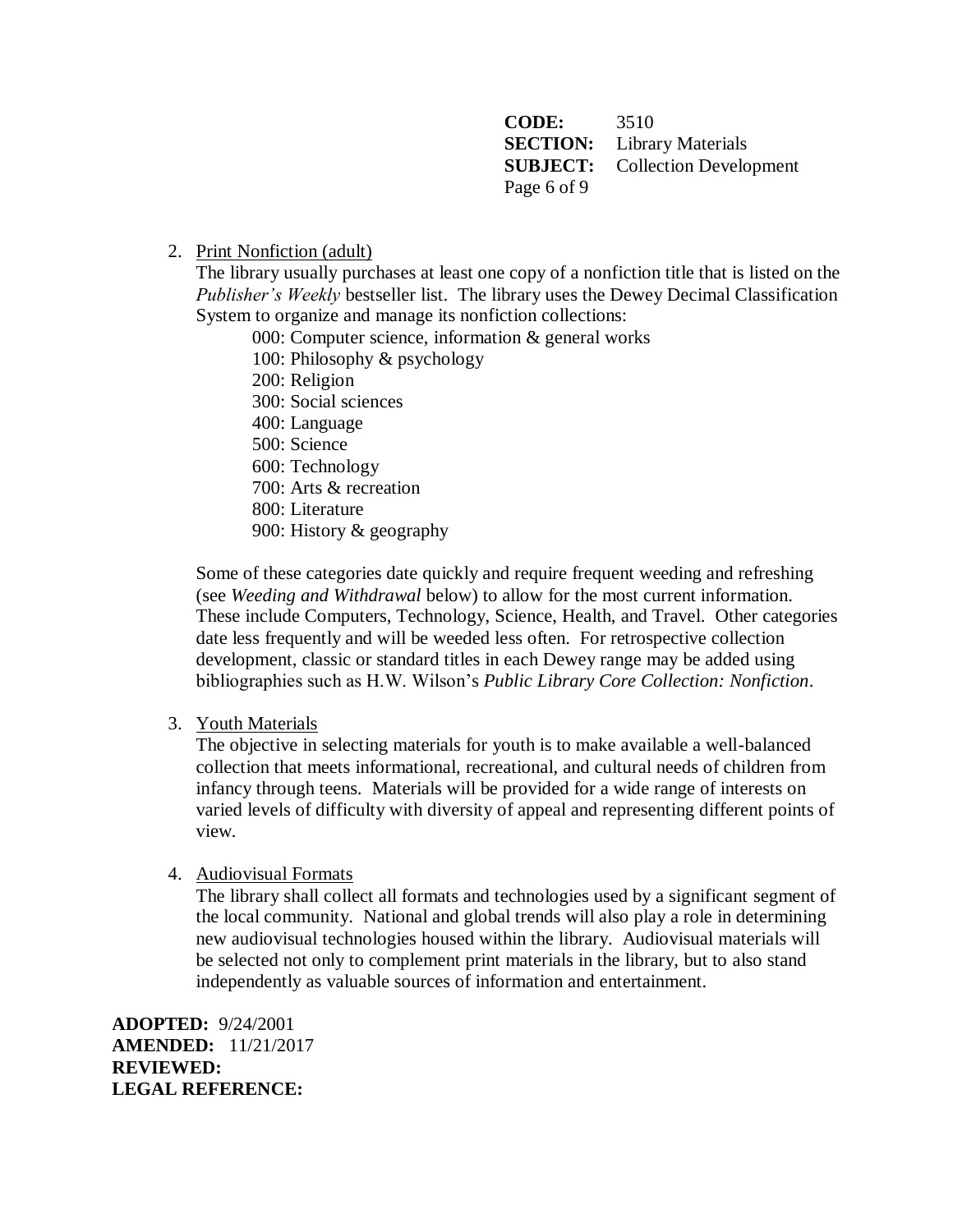**CODE:** 3510 **SECTION:** Library Materials **SUBJECT:** Collection Development Page 7 of 9

5. Languages and Translations

The library does not routinely purchase titles published in a foreign language. Translations may be purchased when they promise to have a high degree of popularity or are the only information available on a subject.

# 6. Local Authors & Creators

The library makes an effort to purchase materials by local authors and creators (musicians, filmmakers, etc). A person who is considered a "local author/creator" should meet one of the following criteria:

- a. Born and raised in the county, may or may not live in the area any longer.
- b. Born elsewhere, but raised during their formative years in the county; may or may not currently live in the area.
- c. Born and raised elsewhere, but currently living in the county.

## 7. Popular versus Scholarly Works

The library attempts to purchase materials of a popular or recreational level, or of a general information level. There may be some areas that are developed to an instructional level, depending on patron need. With the exception of the Archives collection, the library makes no attempt to develop any collection to a research level. Therefore, a scholarly work is generally not purchased unless it proves to be popular or if it is the only information available on a topic.

8. Multiple Copies

Multiple copies are purchased only when high demand warrants and when the budget allows.

## 9. Reference Collection

Reference materials, by their nature, are intended for use in the library by all our patrons and must be available at all times the library is open. This collection supplements the general non-fiction collections with materials that may not be suitable for general circulation either because of format or cost.

10. Government Publications

The Danville Public Library is not a repository for government documents. However, a number of government publications that provide useful and valuable information may be collected. Most government documents are now obtained online.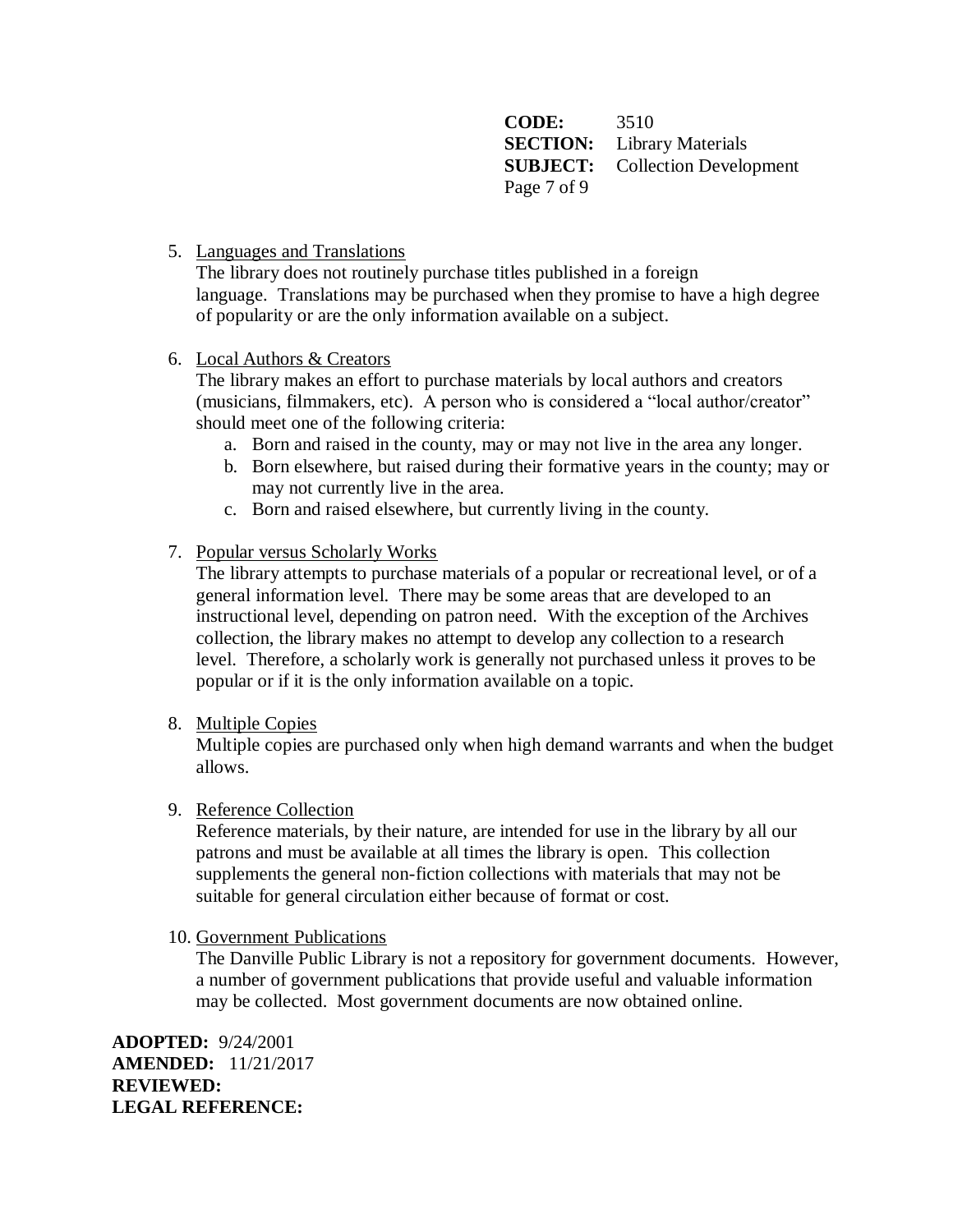**CODE:** 3510 **SECTION:** Library Materials **SUBJECT:** Collection Development Page 8 of 9

11. Expensive Purchases

Cost of the item may influence selection when it is a budget consideration. Oftentimes gift or memorial money is used to purchase expensive items that might not otherwise be purchased. The cost of an item may also influence whether an item circulates or is cataloged as a non-circulating item.

12. Access and ownership policies.

The library will not restrict access to materials or information on the basis of age. All materials in the library's collections are the property of the Danville Public Library. With the exception of a temporary display, the library will not house materials belonging to another group or organization.

### **Gifts and Donations**

The library will generally accept donations of books and library materials with the understanding that the library will dispense with them in the manner that it sees fit. Library staff will evaluate all donations to see if the items can be used in the collections. If they cannot be used, the donated items may be placed in the used book sale.

Donated materials should be clean, dry, and free from mold and mildew. There may be periods of time when the Library will not accept donations when the space to store them is full. Anyone wishing to donate materials should contact the Library first.

Items purchased with memorial contributions will be shelved with the regular collection. Special provision is made to designate gifts, memorials, or bequests or purchases made from money received as a gift.

Special items, such as historical materials, books having more than literary value, or manuscripts, will be accepted by the library only if proper provision can be made for their housing, use, and preservation. Special items not accepted by the library shall be returned to the donor or shall be referred to interested parties for consideration.

The library does not assign a monetary value to items donated. The Circulation department will issue a letter acknowledging the donation. It will be the donor's responsibility to determine the value.